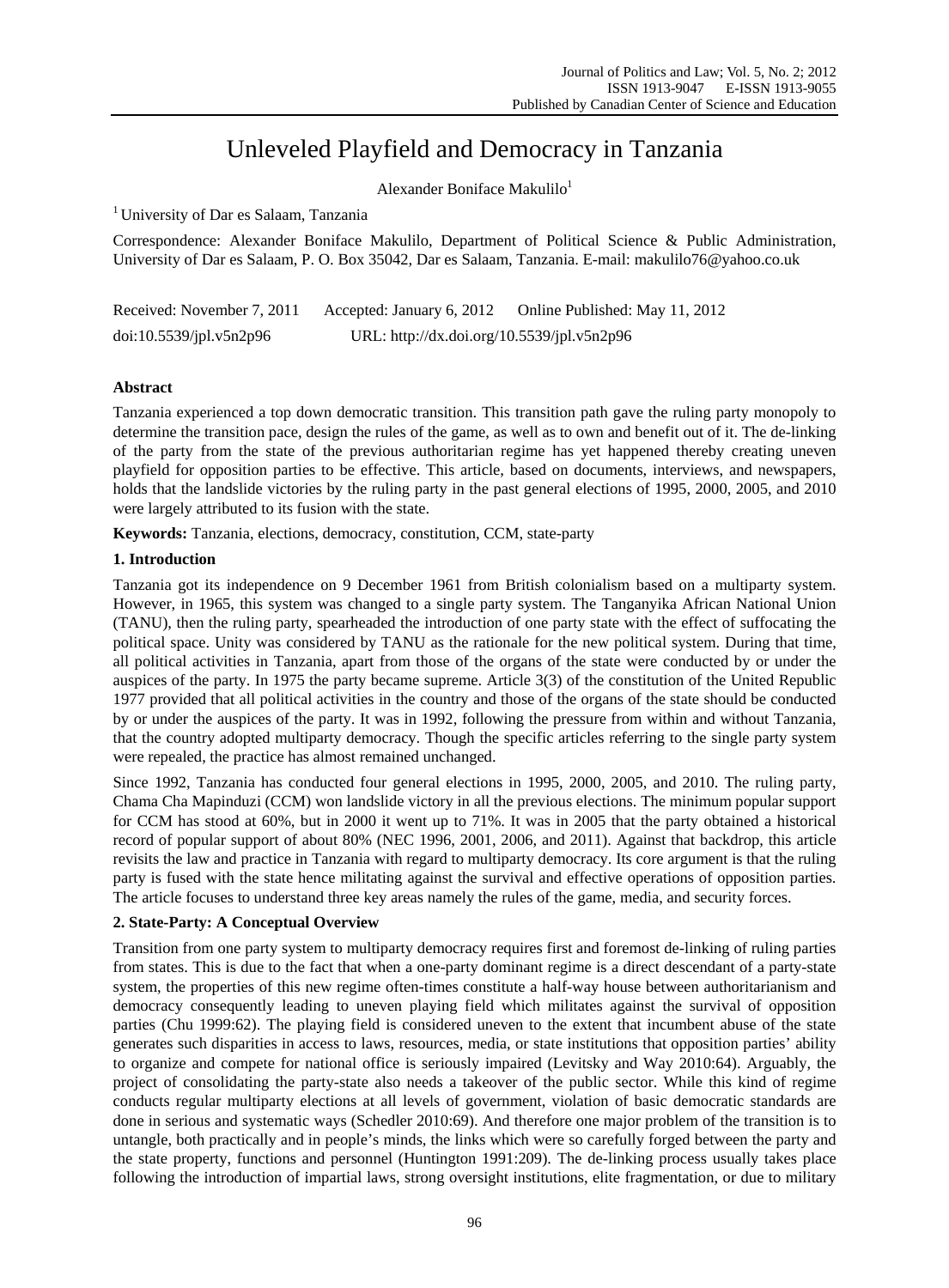takeover. In relation to the latter strategy, several works from the literature on political oppositions suggest that disloyal and unconventional strategies are more likely to occur in regimes that do not allow significant inter-party competition (Franklin 2002:522). In Zambia, for example, in 1991, the United National Independent Party lost power to the opposition party, the Movement for Multiparty Democracy mainly because of the personalisation of the party by Mr. Kenneth Kaunda and elite fragmentation. This was also the case with the Kenya African National Union which fragmented in 2002 as a result of elite factionalism based on ethnicity.

The phenomenon of uneven playing field is pervasive in the hitherto single party systems that some scholars describe it as "state-party" (Shivji 1991; Widner 1992; Makulilo 2008). In this case, state-party refers to a political party that survives and operates solely by relying on coercive instruments and resources of a state. That party suffocates political space for other actors to play their roles effectively. State-party can either be a *de jure* or *de facto* category, and in some cases in both forms. In *de jure*, a party is made state-party by law and hence derives its authority from there as opposed to a party which derives its legitimacy from, and a part of, the civil society. Such party, increasingly and frequently, begins to depend on the use of coercion, which is a characteristic per excellence of the state, rather than persuasion, which is a characteristic of an organization of the civil society (Shivji 1991:2). In contrast, a state-party is regarded as *de facto* when the marriage between the party and the state is visible in practice (Makulilo 2008: 29-30). It should be emphasized that although state-party transcends election, its features become more evident during elections where power struggle takes place.

The most typical cases of state-parties include the former Soviet Union. Sometime after the October revolution and the Civil War (1918-1920), the Communist Party of the Soviet Union ceased to be a political party per se. Nowadays it has been often called a state party (Komarov 1992:58-9). In many African countries, state-party came as early as in 1960s. The heyday of state-party culminated into the centralised states. This made the theory of the precedence of the party over the state to be an official doctrine (Wallerstein 1966:206). To be sure, the ZANU-PF party in Zimbabwe exhibits the state-party (Bratton and Masunungure 2008:44-5).

Yet, after four decades, the access to state resources by political parties in Africa remains the exclusive rights of those parties that win elections (Biezen and Kopecky 2007: 251). For one thing, with state power, these parties have state-command over resources with which they can sustain and expand their political organisations. Indeed, they have hyper-incumbency advantages and therefore enjoy huge material resources at the expense of the opposition parties. As a general principle, resource endowments deeply affect political parties and their ability to compete. Resource-rich parties attract better candidates, have ability to campaign widely, and they are able to buy large amounts of air time in the mass media (Greene 2007:39). It is universally argued that money is recognised to shape the contours of electoral competition and democratic representation. As such, most campaigns do not revolve around policy commitments; instead, campaigns remain as contests in which candidates spend time, energy, and money to win (Samuels 2001:569; Meirowitz 2008:681). This is achieved when those parties in power control the governments fully. Furthermore, rulers employ coercive instruments of state especially when unable to win popular support using more legitimate methods (Katz and Mair 1995; 2002). The next section discusses state-party fusion in the context of Tanzania. It examines how such fusion militates against the multiparty democracy. As stated at the beginning, the article focuses to understand the rules of the game, media, and security forces as embodiment of state-party.

## **3. Rules of the Game**

The main rules of the game in Tanzania constitute the Constitution of 1977, the Elections Act. No. 1 of 1985, the Political Parties Act No. 5 of 1992 and the Election Expenses Act. No. 6 of 2010. However, the constitution is the fundamental norm of the land. Historically, the constitution has evolved through four phases: The independent constitution of 1961, the Republican constitution of 1962, the interim constitution of 1965 and the permanent constitution of 1977 (the current constitution in use). There are six distinctive features about these constitutions: Firstly, they all did not involve public debate and discussion in their making; secondly, with the exception of the independence constitution, the rest tend to concentrate and centralize power to the executive arm of the government and particularly the chief executive .i.e. the president (head of state, head of government, head of public service, commander-in-chief of all armed forces); thirdly, they raise the ruling party to the pinnacle of power by making it the supreme organ in the United Republic; fourthly, they suffocate association life of autonomous organizations such as trade unions, cooperative unions and other civil societies; fifthly, they did not incorporate the Bill of Rights (note that the Bill of Rights firstly appeared in the constitution of the United Republic in 1984); and sixthly, the ruling party is the sole maker or un-maker of the constitution through amendments. The sum total effect of all these constitutional tendencies is the politics of hegemony by the ruling party and the resultant repressive political culture over the last four decades since independence.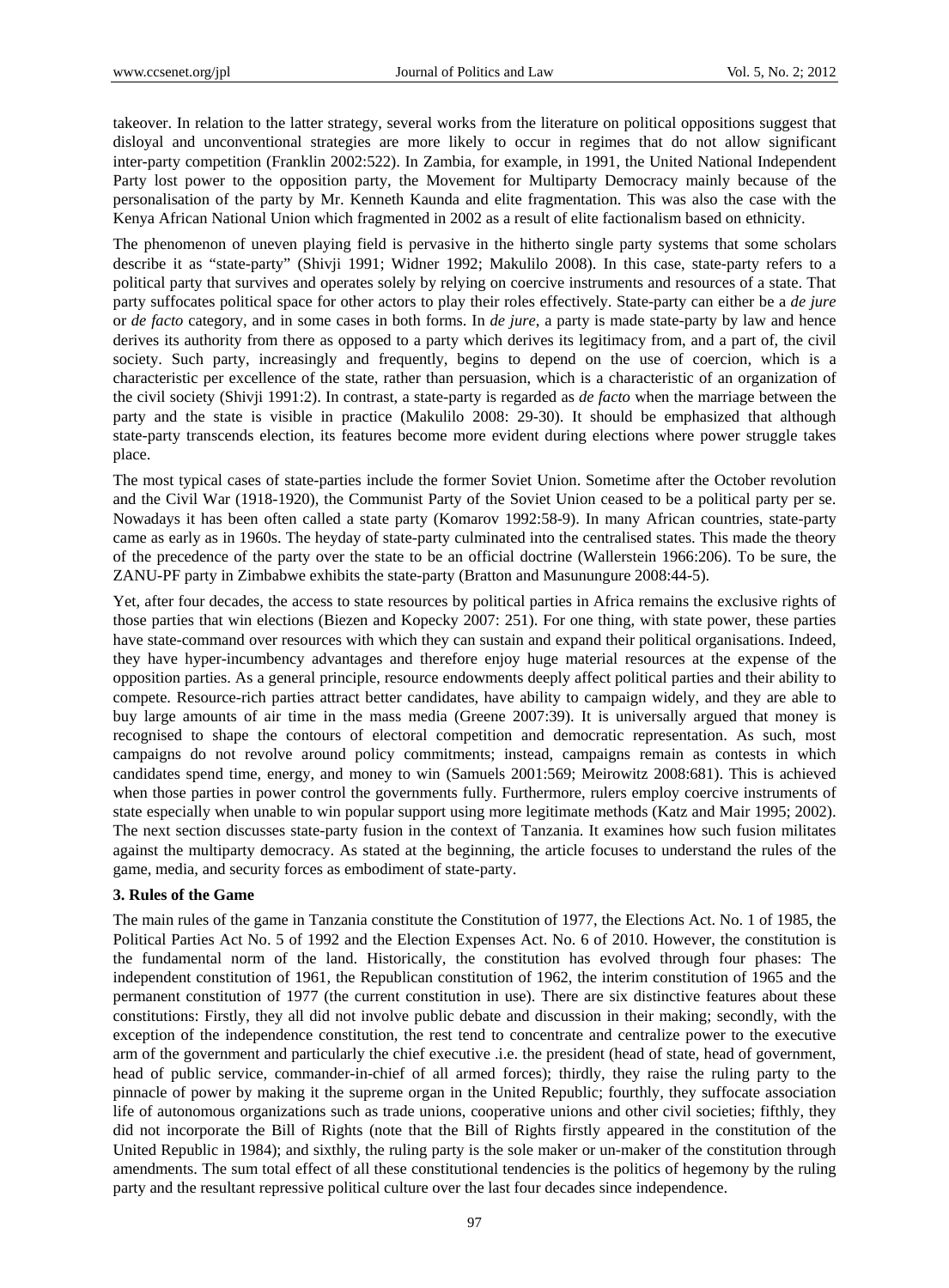There are two critical areas about the constitution and state-party fusion. The first area is on the fundamental principles and national ethics. In a pluralist system of government, the fundamental and national principles in the constitution should be of such a nature that any political party elected to form a government respects them. For that reason, ideologies and related ideological policies should not be included in the state constitution rather they should appear in the relevant parties' constitutions, election campaign programmes and manifestos (URT 1991:143). In Tanzania, these principles are enshrined in Part II of the constitution of the United Republic (URT) with the title "Fundamental Objectives and Directive Principles of State Policy". A critical examination of this part reveals two facts: One is that such principles are tailored around the mono-party political system, and two is that the principles reflect CCM's ideology and policies. Ideologically, the constitution is founded on *Ujamaa* a form of socialism [Article 3(1) and Article 9 of the constitution of the URT 1977]. Interestingly, *Ujamaa* is the very same CCM's ideology [Article 4(3) and Article 5(3) of CCM's Constitution 1977]. In this sense, the party is not only a special ideological apparatus of the state but it also uses repressive apparatus to consolidate its hegemonic position. On the eve of transition to a multiparty system, the Nyalali Commission posited that Articles 8 and 9 of the constitution of the United Republic of Tanzania and likewise Sections 9 and 10 of the Zanzibar Constitution qualify to form the fundamental principles and national ethics. Strikingly, these Articles are inextricably connected to the mono-party political system. They set strategies that have ideological orientation of Chama Cha Mapinduzi (URT 1991: 143). The former President Benjamin Mkapa once said that the most important indicator of the life of the party is the continuity of the Union between the Republic of Tanganyika and the Peoples' Republic of Zanzibar. TANU and ASP which later on united to form Chama Cha Mapinduzi made the United Republic possible. Under such circumstance, therefore, the continuity of the Union is a thermometer to the life of CCM (CCM 2006).

In concrete terms, Article 8 of the state constitution provides for the policy of the two government structure for the Union between Tanganyika and Zanzibar. This is also a CCM policy towards the Union. These Articles were among the factors that prompted the commission to recommend for a completely new constitution as it stated "Under political pluralism the Constitutions should be written afresh" (URT 1991:142). The CCM government did not accept this recommendation. It simply repealed constitutional articles that stated directly to the effect of the one party system and party supremacy.

Yet, in 1999 a special presidential committee on constitutional reforms conducted a study and one of its findings was that 88.8% of Tanzanians identified themselves with *Ujamaa* and therefore wanted it to remain in the constitution as a national vision. However, the committee recommended that *Ujamaa* being the ideology of one party, under the current multiparty system, favours CCM at the expense of other parties and it should be removed (URT 1999). Despite the fact that *Ujamaa* is no longer a practical ideology, it remains a significant mobilizing tool for the ruling party during elections. This observation is consistent with the findings by the Afro- Barometer survey and conclusions of 2002 that Tanzanians are "uncritical citizens" partly oriented towards the socialist ideology and one-party structures inherited from the old regime. The ordinary people has not yet developed the healthy scepticism about authority, the independence of preferences, and the courage to take action that are the life blood of functioning democratic and market systems (Chaligha 2002). It is important to note that the major actors in the multiparty politics dispute the constitution and want a new one in line with the recommendations made by the Nyalali commission in 1991. For example, opposition parties dispute the constitution and would want a new one (Note 1). However, in 2007 the Research and Education for Democracy in Tanzania (REDET) conducted a survey on the performance of political parties in Tanzania. One of the questions was whether a new constitution would help opposition parties to gain in terms of electoral performance. It was observed that 52.0% of respondents opined that it would not help; 20.2 % responded that it would; 21% said that they did not know; and 6.1% opined that it would depend on the availability of subsidies, level playing field, good policies and cooperation among themselves. Surprisingly, the same survey observed that about 30% of all respondents could not even mention by name a national chairperson of their respective parties. How could they be able to comprehend a technical question on constitution and fail to respond to a practical one about the party chairperson? From the face of the survey, it would seem that the constitution is not a problem in the current multiparty system. But the framing of REDET's question was problematic due to the fact that most of Tanzanians are "uncritical citizens"; and so the logic of the question would be whether in the first place they knew such a thing like constitution before probing its impact on opposition political parties. The fact is that most Tanzanians have never seen the constitution leave alone reading it (Satu 2007; Ruotsalainen 2009). This problem is even bigger in the rural villages where about 80% of Tanzanians live as Ngware once noted "It is no secret that the average Tanzanian suffers from a total ignorance of basic legal rights" (Ngware 1997:246). This ignorance always works in favour of CCM. This is true as majority of Tanzanians in the rural areas, the only political party they know is CCM. They also know the founders (of CCM) and would like to allow them continue in office (Mallya 2006:414).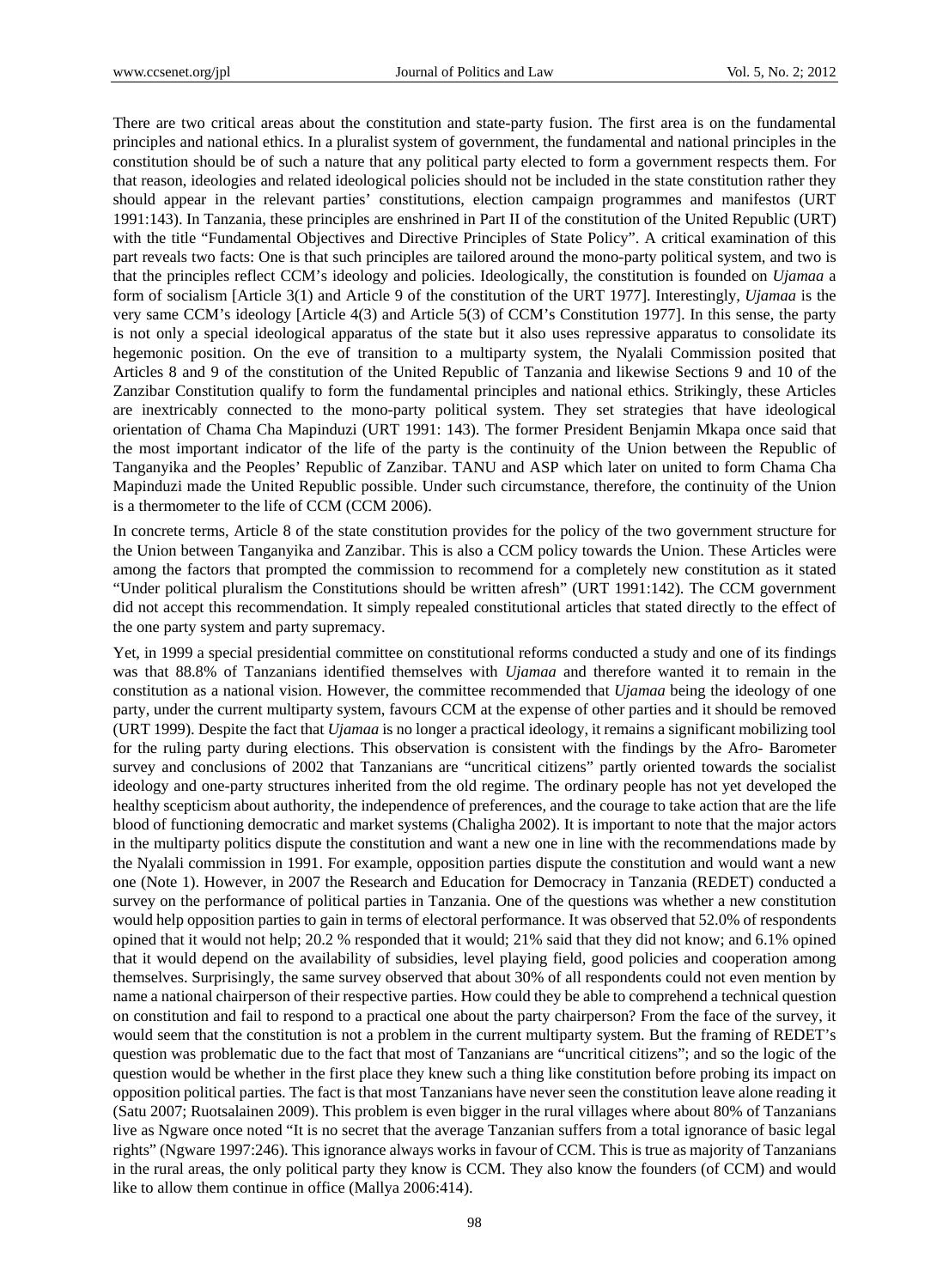The second area is on the powers of the president. In Tanzania, the evolution of constitution since independence indicates that the president is a very powerful figure indeed with almost absolute power under the constitution. Most of such power is discretionary. It should be pointed out that there are no effective safeguards to control the exercise of that power. The best and the only remedy against the possible abuse of power in fact remains with the president himself or herself. The overall picture which emerges here is that constitutional grounds are so fertile such that the seeds of dictatorship benevolent or otherwise may be sown, sprout and flourish (Ong'wamuhana 1978). This is true as the then President of the United Republic of Tanzania, Mwalimu Julius K. Nyerere once remarked "I have sufficient powers under the constitution to be a dictator" (Quoted in Shivji 1993). Similar statement was made by President Jakaya Kikwete on 21 August 2008 when addressing the members of Parliament. He said that the President has immense powers and that without being careful, he or she will abuse it (Kikwete 2008). In Tanzania, the president is the head of state, head of government, commander-in-chief of armed forces, and above all he or she is always in practice the chairperson of the ruling party [Note that under the party constitution the chairperson need not necessarily be the head of state as per Article 105(1) of the Constitution of CCM 1977]. It is contended that if the president who is the all powerful head of state is also the chairperson of the party it becomes presumptuous to imagine that the party can control the executive including its head who is the serving chairperson of the party (Ong'wamuhana 1978: 260). Besides, the government in power is constitutionally the government of the party implying that senior party factionaries are mostly the senior government personnel.

Moreover, the president appoints the Regional and District Commissioners as per Article 61 of the Constitution of the URT 1977. These government officials are required to supervise the discharge of all the duties and functions of the government in the respective regions as specified by law. Worse still, the president appoints the Directors and other executive officers for the Local Government Authorities as per Local Government (District Authorities) Act. No. 7 of 1982 and Local Government (Urban Authorities) Act. No. 8 of 1982. It is important to note that according to the CCM's Constitution 1977, all government officials in the regions, districts, divisions and wards are supposed to serve the interests of the ruling party. It is not uncommon therefore to find such officers sit in CCM's meetings in their respective areas (URT 1999). Indeed, one of the most significant resources that CCM has always won is this government structure at the grassroots level. The Tanzania Election Monitoring Committee (TEMCO 1997: 192-5) provides concrete cases on how CCM benefited from the government administrative structure and resources during the 1995 elections. Starting from the village level to the region, the impact of the executive officers, district and regional commissioners was exact. The village executive officers (VEO) and ward executive officers (WEO) would naturally tend to support CCM because the councils which appointed them are solely controlled by CCM and their boss, the district executive director (DED) is appointed by the president. The fact that CCM government controls the local government system means that the party has a guaranteed support of the government structure. The then Kigoma Regional Commissioner (RC), Mr. Yusuf Makamba, a staunch and die-hard CCM cadre who does not make any secret of it was reported to have held several meetings with divisional secretaries, ward executive officers and heads of government departments in Kigoma and Kasulu towns urging them to mobilize the people to register and vote for a party "which would guarantee them retention of their posts." As he put it clearly that "if the water dries, the fish is bound to die" meaning that if the ruling party lost, they would lose their job. It should be recalled that the returning officers used the VEOs and WEOs for many election activities ranging from the distribution of election materials to adding up election results contrary to the Elections Act. No. 1 of 1985.

In the 2000 elections, the situation did not change. According to TEMCO the Mtwara District Commissioner (DC) stopped commercial activities at Nanyamba market so that people could attend CCM's meeting for their presidential candidate, Mr. Benjamin Mkapa. The commissioner threatened to fine and revoke business licenses to ensure compliance. Moreover, he sent a letter to a sheikh, a priest and a headmaster asking them to encourage people to attend a CCM rally (TEMCO 2001:87). Similarly, in the 2005 elections, the status quo was sustained. TEMCO reported that the Regional Commissioners, District Commissioners, Division Officers, and Ward Executive Officers who are supposed to serve all political parties impartially supported CCM with typical examples from Shinyanga and Rukwa regions (TEMCO 2006:75-6). Indeed, the government structure at the grassroots level remains a life blood of CCM in terms of mobilizing supporters and resources. And therefore, the claim that CCM has a strong structure from the grassroots to the national level need not be unquestioned. TEMCO (2006) posits that there can never be fair elections in Tanzania until these officers are defused from the CCM structure.

Similarly, the president appoints the Registrar of political parties as per the Political Parties Act. No. 5 of 1992 and can remove the same at his or her own discretion. Section 4(1) of the Act states "There shall be a Registrar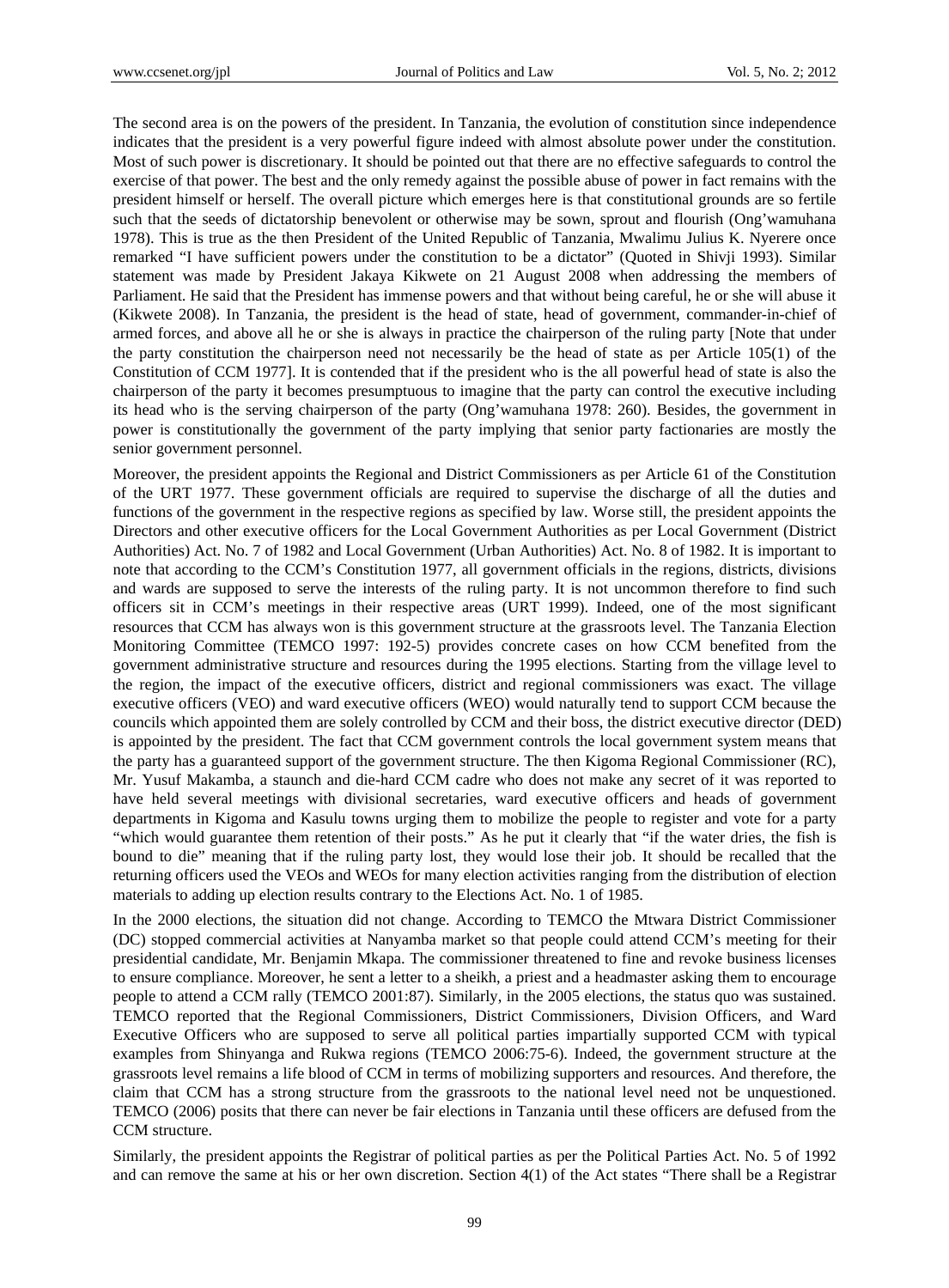of Political Parties in the office of the Prime Minister or in such other office as the President may determine who shall be appointed by the President." No wonder, the office of the Registrar can be viewed as a department subject to directives of the prime minister or a minister responsible for legal affairs. On the eve of the 2005 general elections, the then Minister for Home Affairs and CCM Publicity Secretary, Mr. Omar Ramadhani Mapuri was quoted saying that CCM was just doing a warm-up before the match started, the Registrar should leave them alone and concentrate on his clerical job (Mbaruku 2005). Mr. Mapuri was here reacting to the order from the Registrar with the effect that CCM stops electoral campaigns for its nominated presidential candidate (Mr. Jakaya Mrisho Kikwete) ahead of official campaign. That act contravened the Political Parties Act. No. 5 of 1992 and the Elections Act. No. 1 of 1985. Mr. Mapuri's statement expresses the behaviour of CCM over the office of the Registrar since as I have already pointed out, the president of the United Republic, who at the same time is the chairperson of CCM, holds the appointment and dismissal powers of the Registrar. This evidences that the Registrar is constrained in executing his or her duties by the immense powers of the president. And therefore to reduce the mandate and powers of the registrar to that of a mere clerk is to admit the powers of CCM over that office.

Another institution that is directly under the influence of the president and chairman of the ruling party is the National Electoral Commission (NEC). Article 74 of the Constitution of the URT 1977 empowers him or her to unilaterally nominate commissioners of the NEC. These commissioners have no guaranteed tenure of office. Yet NEC does not have its own independent budget deliberated by the parliament. All these factors undermine the independence of this crucial institution. There is no way, NEC as one of state apparatuses can avoid implementing the president's wishes either openly or secretly. It can generally be learnt therefore that the constitutional clauses which purport to declare NEC as an independent department do not offer and protect such independence in a practical sense. In its reports for the general elections of 1995 and of 2000 TEMCO states very categorically that while the Constitution of the URT 1977 Articles 74(7)(11) (12) and the Elections Act section 4(2) ideally purport to accord an independent status to NEC, practically, however, the NEC does not pass the basic tests of an independent institution. These include the appointment procedures of the commissioners, lack of independent finance, lack of security of tenure of office by commissioners, and the utilization of senior government personnel at the regional, district and constituency levels. Under such circumstances, all stakeholders, except CCM, view NEC as partial (Makulilo 2009).

#### **4. Security Forces**

Although on the eve of multiparty system, the Nyalali Commission (URT 1991: 177-8) recommended for the separation of the party from security forces to ensure the forces are apolitical, it is evident that the security forces have remained politicized in the current multiparty system to favour the ruling party. This is in sharp contrast with Article 147(3) of the URT constitution 1977 which provides that "It is hereby prohibited for any member of the defence and security forces to join any political party save only that he shall have the right to vote."

The presidency is the highest institution that forges the relationship between the ruling party and security forces. As the commander-in-chief, the president appoints all the top commanding officers of the armed forces, recruit people into and their removal from the armed forces, appoints commanders of various units of the armed forces and supervise any power vested in any member of the armed forces. The president may command the armed forces to engage in any operations within and outside Tanzania. The order of the commander-in-chief is constitutional and binding to all the armed forces and therefore it should be respected [Article 148 (1), (2) and (3) of the URT Constitution, 1977]. Being CCM's chairperson and the president (with wide discretion), the commander-in-chief, may misuse such powers in favour of his or her party. During the 2000 elections, for example, the former president of the United Republic, Mr. Benjamin William Mkapa (then an incumbent president and a presidential candidate in that election) used a police helicopter to campaign in the remote regions. The same practice was done by the retired president, Mr. Ali Hassan Mwinyi to campaign for CCM in the Coast region and Kigoma (TEMCO 2001: 86-7). It is evident that the conflict of interests between the president and the party is paramount. Elsewhere, as I noted, president Mkapa pledged to deploy state apparatuses to ensure CCM win the 2005 elections with a 'tsunami effect' (*ushindi wa Tsunami*) and it was so (Makulilo 2008). There is no doubt that this statement influenced the behaviour and conduct of the armed forces in that election. In his official address to the Members of Parliament on 21st August 2008, the President of the United of Republic of Tanzania, Mr. Jakaya Mrisho Kikwete said regarding his imperial powers as a president over the Inspector General of Police (IGP). He said that if the president orders the IGP, Said Mwema to arrest any person, it would be so. Arrest Dr. Slaa (Note 2), he would be arrested. The IGP would implement president's orders without any question. Arguably, the above incidences reveal the fusion between the presidency and CCM. It is not surprising that, in his inaugural speech to mark the opening of the parliament after his victory, Mr. Kikwete was quick to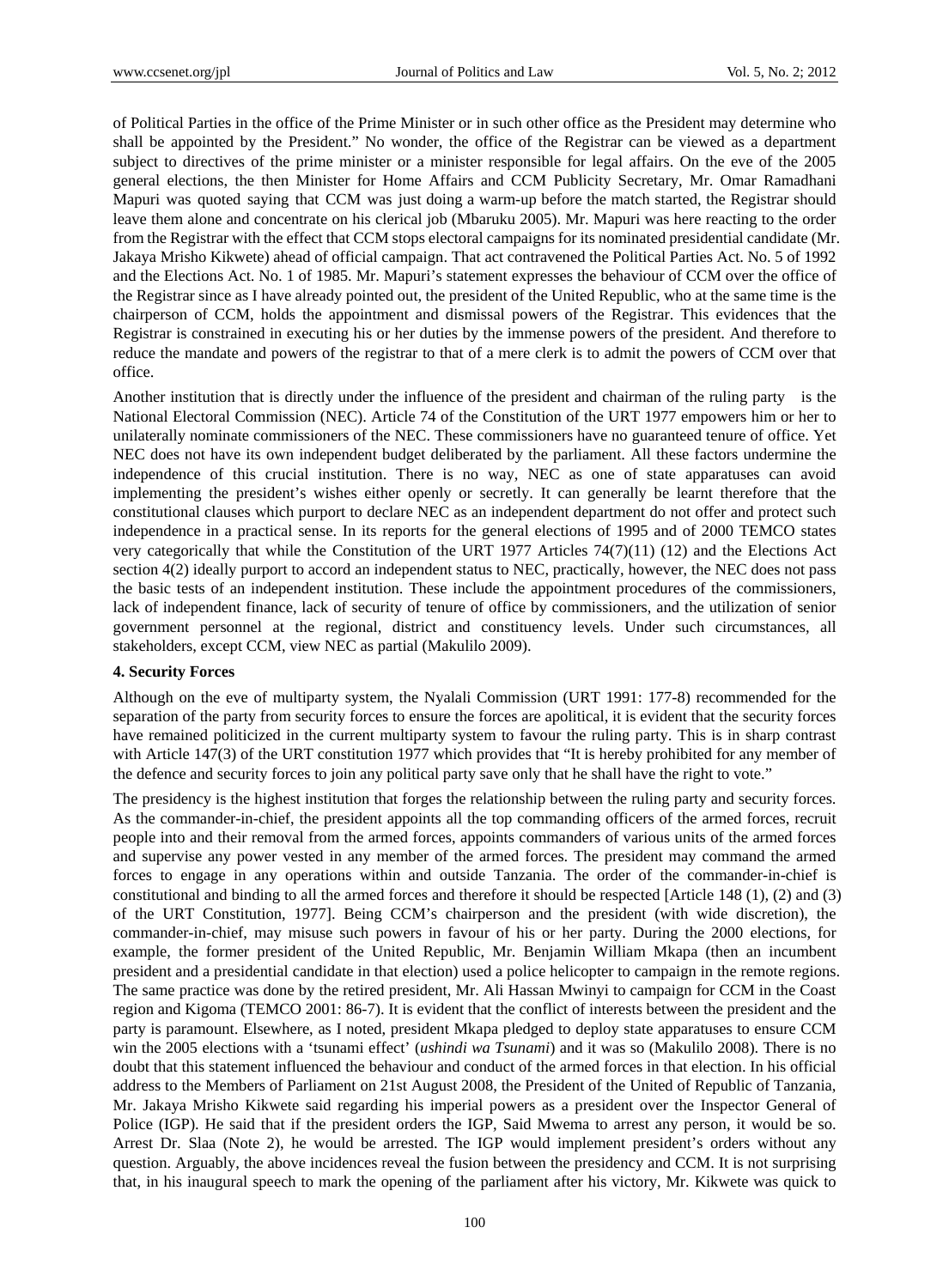express his thanks to the security forces as he once put: "I want to commend our defence and security, and law and order organs, for a job very well done in insuring that Tanzania remains peaceful during the entire electoral process. The top leaders, commanders, officers, men and women from these organs were loyal to the Nation, and showed great patriotism. I congratulate them" (Kikwete 2005). The use of security forces repeated during the 2010 general elections. CCM started campaigning that opposition should not be elected since they would shed blood. The climax of this campaign was for the security forces to intervene the matter. The Tanzania People's Defence Forces, Chief of Staff, Lt. Gen. Abdurrahman Shimbo, the Deputy Director of Criminal Investigations, Mr. Peter Kivuyo and the Head of the Police Special Operations Unit, Mr. Venance Tossi called a press conference to threaten people on security. They said that no blood would be shed by any political party since they were full prepared to handle the situation. Gen. Shimbo said "There have been signs of disrupting peace and tranquility in the ongoing campaigns…some politicians have even dared threatening to shed blood. Let them be warned that we are firmly prepared to make sure that no single drop of blood will be shed during the ongoing campaigns, the Election Day and after that" (*Daily News* 01.10.2010). Although there were many parties contesting, this statement aimed at frustrating CHADEMA which seemed to offer stiff competition to CCM. In response to the threat, on 4 October 2010 CHADEMA wrote a letter with reference No. C/HQ/ADM/SG/02/79 to the Dean of Diplomatic Corps, international organizations and all parties to condemn this tactics (*The Citizen* 07.10.2010). The head of the European Union Election Observation Mission (EUEOM) to Tanzania, Mr. David Martin described the security threat as disappointment and frustration to democracy (*The Citizen* 07.10.2010). After the public outcry from politicians, activists and non-governmental organizations (NGOs) that the security forces were used to further the interests of CCM, proper authorities particularly the National Electoral Commission (NEC) maintained that there was no any threat with regard to peace (*The Guardian* 07.10.2010).

### **5. Media**

Media in this context is treated concomitant with information. The access to information is essential to the health of democracy. This is because it ensures that citizens make responsible and informed choices rather than acting out of ignorance or misinformation. Moreover, information serves a "checking function" by ensuring that elected representatives uphold their oaths of office and carry out the wishes of those who elected them (Centre for Democracy 1999). In a democratic polity, this role is carried out by media. It is argued that media is an important element for free and fair elections since it facilitates freedom of expression (Hameso 2002:6). Indeed, contemporary election campaigns are increasingly dominated by national television, radio and press coverage (Forrest and Marks 1999:99).

In Tanzania, freedom of expression is enshrined in Article 18 of the Constitution of the United Republic and it states that (a) every person has the right to freedom of opinion and expression, (b) seek, receive and impart or disseminate information and ideas through any media regardless of national frontiers, (c) the right of freedom from interference with his communications, and (d) the right to be informed at all times of various events in the country and in the world at large which are of importance to the lives and activities of the people and also of issues of importance to society. Further to the above clause, freedom of expression is regulated by the following legislations: The Newspaper Act. No. 3 of 1976; the Tanzania Communications Regulatory Authority Act. No. 12 of 2003; the Broadcasting Services Act. No. 6 of 1993; the Zanzibar Broadcasting of News Agents, Newspapers and Books Act. No. 5 of 1988; Public Corporations Act, 1992; the Records and Archives Management Act. No. 3 of 2002; the National Security Act. No. 3 of 1970; the Tanzania Intelligence and Security Service Act. No. 15 of 1996 and the Penal Code. These laws are in principal the enemy of the mass media.

Until 1992, the media in Tanzania were the organ and agent of the sole ruling party, CCM. The available media of the time (Radio Tanzania, Dar es Salaam Radio Tanzania, Zanzibar, Zanzibar Television, Daily News and the Sunday News) served the interests of the state-party (Luanda 1997:118). Media became instruments of propaganda. At the eve of multiparty system, the country saw the proliferation of "independent" press. There are dozen weeklies, fortnightlies, or monthlies in Kiswahili or English with a reasonable circulation. However, the electronic media remain under monopoly control (Shivji 2006:253). This is not surprising as the Electoral Institute of Southern Africa (EISA 2003:18) maintains that the freedom of the press as a fundamental right is guaranteed in most Southern Africa Development Community constitutions. Yet, in many countries the ruling party dominates the public media.

Public media being run by tax-payers' money are obliged to be impartial in conducting their businesses during elections. Section 53(1) of the Elections Act. No. 1 of 1985 provides candidates for the office of the president and vice-president of the United Republic and political parties participating in an election with the right to use the state radio and television broadcasting service during the official period of election campaign. Subsection 3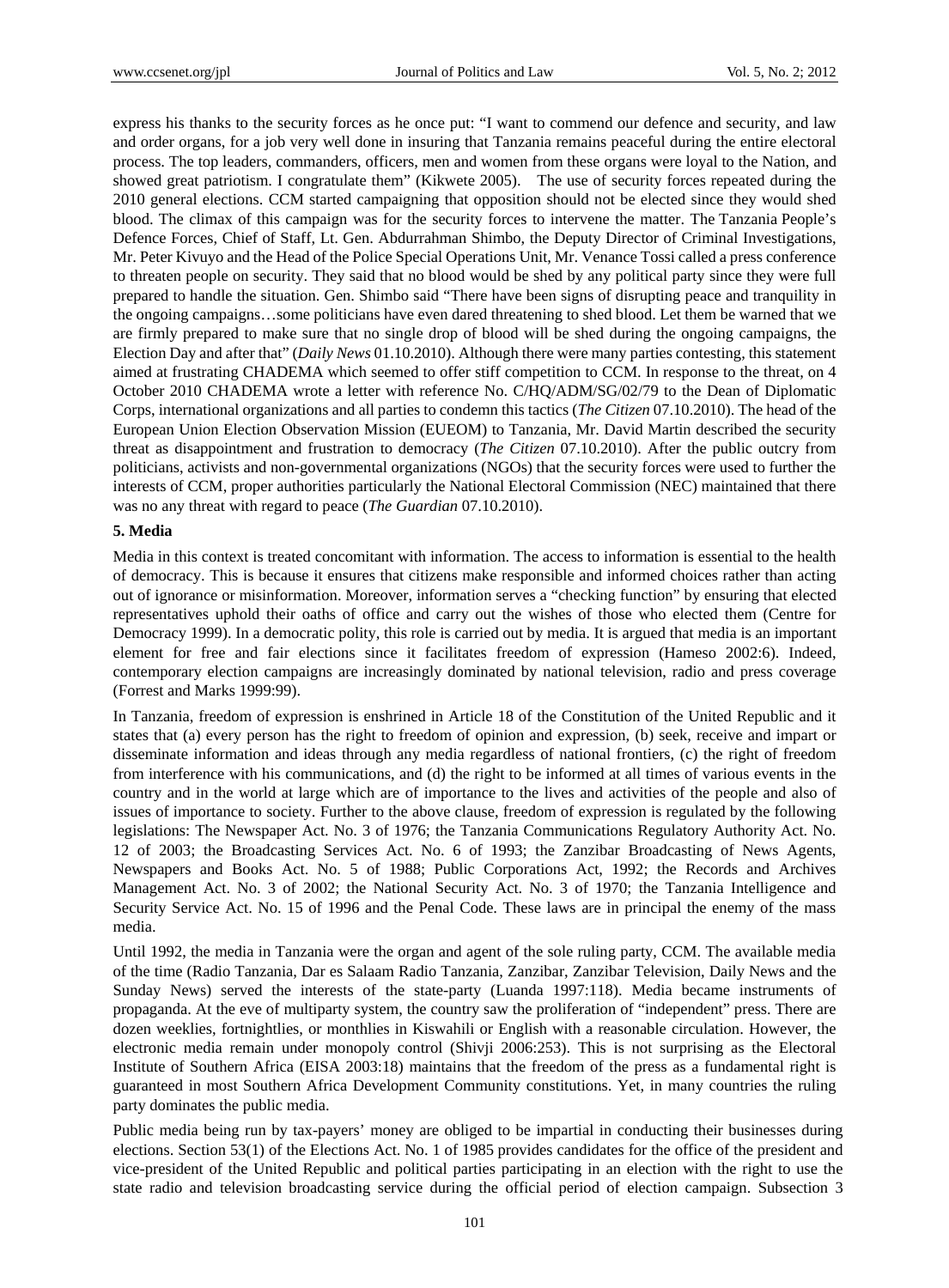furthers that "[e]very print media owned by the government which publishes any information relating to the electoral process shall be guided by the principle of total impartiality and shall refrain from any discrimination in relation to any candidate journalistically and in the amount of space dedicated to them." For the purpose of giving binding effect to this law, Section 53(4) of the Act gives the National Election Commission mandate to issue directives to any government owned media.

Seen from its face value, the intention of this law is to ensure fairness among contestants during elections. However, evidence abound to show that since the introduction of the multiparty system, CCM has enjoyed a favourable air-time and space coverage in the public media like the National Television (TVT), Television Zanzibar (TVZ), Radio Tanzania Dar es Salaam (RTD), Radio Zanzibar (STZ), the Daily News, Sunday News and Zanzibar Leo. In the case of *Attorney-General v. Aman Walid Kabourou* [1996] T.L.R 156. following the Kigoma by-election, the Court of Appeal of Tanzania held that "CCM was given more air-time on Radio Tanzania Dar es Salaam than were given other political parties, and its broadcasts generally were biased in favour of the CCM candidate, such that it must have influenced the by-election results in favour of the CCM candidate". This tendency repeated in the first general elections of 1995. It was noted that CCM enjoyed a lion's share of air time and space coverage in the public media. The Association of Journalists and Media Workers (AJM) observed that from 4 to 21 September 1995, the third week of electoral campaigns, CCM and its presidential candidate enjoyed absolute monopoly of campaign broadcast coverage over the RTD news bulletin by 63% and *Majira* programmes by 52% (AJM 1995:1). It is along this premise that TEMCO argues that despite the efforts put by the court and National Election Commission the media continued to work in favour of the ruling party (TEMCO 1997:181).

The situation did not change in the 2000 elections. In its report on media and election, the Media Council of Tanzania (MCT) reports that the media was biased in favour of CCM. For example, in October, the RTD gave CCM and its candidates 91% of coverage while the STZ gave CCM 67%. On televisions, in September, TVT gave CCM 96%; and between 17 and 30 September, it gave CCM's presidential candidate Mr. Benjamin William Mkapa 100% (MCT 2000:66). This situation became the worst in the 2005 elections. The Media Institute of Southern Africa (MISA 2005: 3-4) shows that RTD and STZ allotted 105,971 seconds to CCM while the next largest party was CUF which got 31,557. Similarly the TVT and TVZ allotted CCM 114,475 seconds, followed by CHADEMA 22,287 seconds. It should be noted that state radios and televisions broadcast countrywide. CCM dominates the media in terms of news items and editorial reports. Yet, the private media which is supposed to act independently and impartially have also fallen victims of the state-party. Through laws, manipulation or force they are restricted and in some instances suspended or completely banned. The CCM government has not learned to operate in an environment of criticisms and to accept truth. For example, until 1995, the *Cheka*, *Mwanamama*, *Rafiki*, and *Michapo* papers were already banned. Threats to ban more papers are still around. The weekly *Mwanahalisi* paper which is very critical to the CCM government was suspended its operation for three months starting from October 2008. Two reasons can be advanced to explain why the media is biased to favour CCM. One is the fear of reprisal. The public employees in the media sector are people who are supposed to be loyal to the government of the day. They must make sure that they favour its interests (URT 2005). In connection to that, one MP from CCM, Hon. Beatrice Shellukindo remarked "Hon. Speaker, I have worked in the government for 21 years, it is very true that if you are not coward you will be sanctioned. Since I completed my Second Degree, I had only been in the same job position for 14 years without any promotion, why? I speak truth and I do not want to be coward. Finally it reaches a point that you must quit" (Own translation Note 3). This statement from an experienced civil servant reveals the secrecy of the public service and the behaviour of its workers. From such practices, it could be argued that while the law is clear on the behaviour of government employees towards parties, the practice has been a contrast as most of employees either because of pressure from the party out of their own will and partisanship feel the obligation to work in favour of the ruling party in order to secure their tenure in office or promotion. Second is about the laws themselves which undermine the independence of media. Similarly, in the 2010 elections CCM continued to enjoy a lion's share of coverage in both state and private media. Throughout the election, CCM prevailing dominance in coverage was evident from all media. For example, in September 2010, the distribution of coverage from both state and private media was as follows:- For the print media, CCM received 163,900cms which is about 48%, CHADEMA received 81,914cms equivalent to approximately 24%, CUF got 40,874cms or 12% and NCCR – Mageuzi received a total of 13,667cms of coverage or 4% while TLP received 11,021cms or 3%. On electronic media specifically the radio, CCM received 133,630 seconds equivalent to 43%, followed by CUF which had 81,720 seconds equals to 26% and CHADEMA had 67,885 seconds equivalent to 12%. On television, CCM obtained 161,753 seconds or 40%, then CHADEMA with 83,188 seconds or 20% of the airtime and CUF with 50,375 seconds or 12% (Synovate 2010).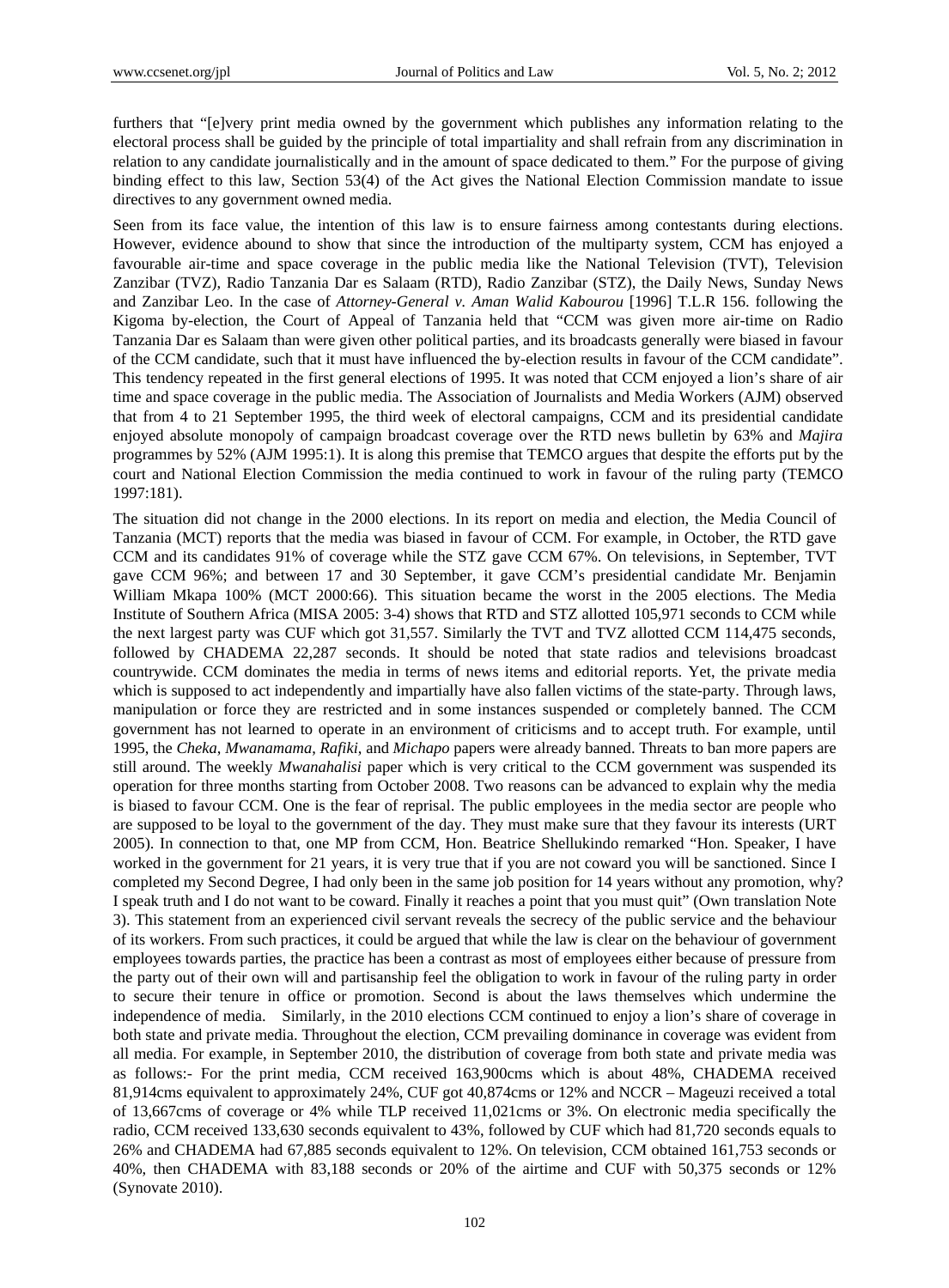#### **6. Conclusion**

This article has shown various strategies that are used by the ruling party and its government to constrain democracy. The strategies are *de jure* and *de facto* in nature. The presidency is the most important asset for the ruling party. Being attached with discretional powers, CCM strategically exploits this opportunity by fusing itself to the institution of presidency. The president is at the same time the chairperson of the ruling party. Both, the state and CCM's constitutions provide immense powers to the "president-chairman". With such powers, he or she is able to appoint the entire electoral machinery. The president appoints the National Election Commission, the Registrar of Political Parties, the Inspector General of Police, and the bureaucrats. He or she does appoint all these officials unilaterally and dismisses them when it pleases him or her. Moreover, CCM controls the local government system which makes it possible to spread countrywide. Being involved in conducting elections, this system works in favour of the ruling party. The laws of the land cement this relationship between the party and the local government system. The fusion still binds together the interests of all elites. With the absence of strong social cleavages and oversight institutions, the ruling party has managed to remain strong for decades. Indeed, CCM is the nucleus of all the powers. Through elections, the party forms the government of the day. The president remains so powerful as long as he or she works for the interests of the party as per Article 15(1) of the constitution of CCM. There has no situation where a president, however popular he or she may be, can work independently of the party. Yet, as the chairperson of the party, he or she cannot decide unilaterally on party matters which require approval of other members particularly in national level meetings. Thus the president has always worked to advance the interests of the party. It is interesting to note that in Tanzania CCM outlasts the presidents since independence.

#### **References**

- AJM (Association of Journalists and Media Workers). (1995). Election Media Bulletin, "Monitor", Tanzania, *3,* September 14-21.
- Biezen, I., & Kopecky, P. (2007). "The State and the Parties: Public Funding, Public Regulation and Rent-Seeking in Contemporary Democracies", *Party Politics*, *13*(2): 235-254. http://dx.doi.org/10.1177/1354068807073875
- Bratton, M., & Masunungure, E. (2008). "Zimbabwe's Long Agony", *Journal of Democracy, 19*(4): 41-55. http://dx.doi.org/10.1353/jod.0.0024
- CCM (2006). Hotuba ya Mwenyekiti wa Chama Cha Mapinduzi, Mheshimiwa Benjamini William Mkapa, Mkutano Mkuu wa CCM 2006: Hotuba ya Mwenyekiti ya Kung'atuka na Kuaga, Chimwaga, Dodoma, 25 June 2006.
- Centre for democracy (1999). The role of Media in Democracy: A strategic approach, Technical Publication Series, June 1999, Center for Democracy and Governance, Bureau for Global Programs, Field Support, and Research, U.S. Agency for International Development, Washington, D.C.
- Chaligha, A. *et al*. (2002). "Uncritical Citizens or Patient Trustees? Tanzanians' views of Political and Economic Reform" Afrobarometer Paper No. 18.
- Chu, Y. (1999). "A Born-Again Dominant Party? The Transformation of the Kuomintang and Taiwan's Regime Transition". In: Giliomee, Hermann. and Simkins, Charles (eds). *The Awkward Embrace: One – Party Domination and Democracy*. Cape Town: Tafelberg Publishers, 61-95.
- EISA (2003). The Electoral Institute of Southern Africa Report. Retrieved from http://www.eisa.org.za/ (January 19, 2012).
- Forrest, J., & Marks, G. N. (1999). "Research Note; The Mass Media, Election Campaigning and Voter Response: The Australian Experience", *Party Politics, 5*(1):99-114. http://dx.doi.org/10.1177/1354068899005001006
- Franklin, J. C. (2002). "Political Party Opposition to Non-competitive Regimes: A Cross-National Analysis", *Political Research Quarterly, 55*(3): 521-546.
- Greene, K. F. (2007). *Why Dominant Parties Lose: Mexico's Democratization in Comparative Perspective*. Cambridge: Cambridge University Press. http://dx.doi.org/10.1017/CBO9780511509803
- Hameso, S. (2002). "Issues and Dilemmas of Multi-Party Democracy in Africa", *West African Review, 13*(2).
- Huntington, S. P. (1991). *The Third Wave : Democratization in the Late Twentieth Century*. Norman: University of Oklahoma Press, Publishing Division of the University of U.S.A.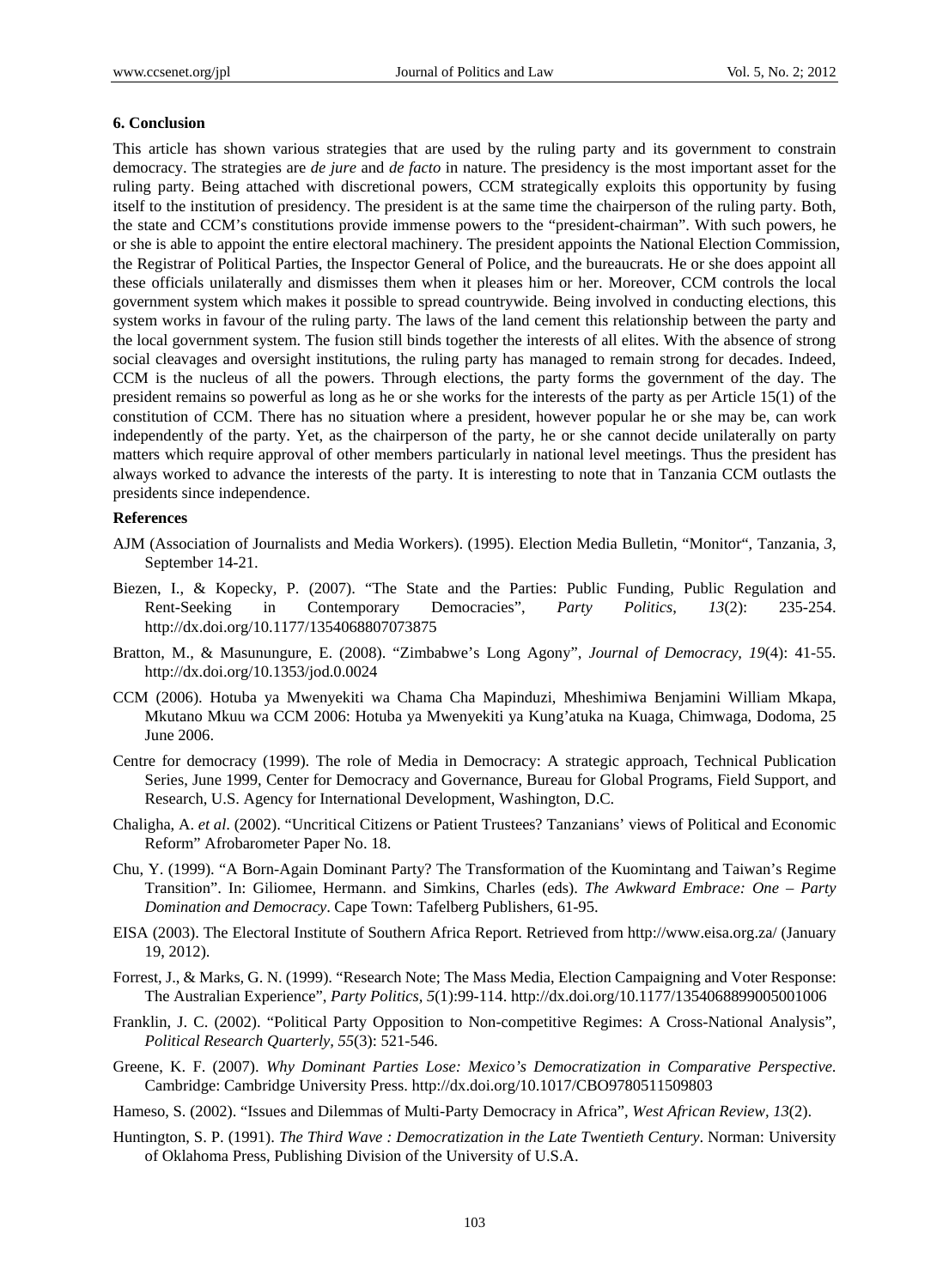- Katz, R., & Mair, P. (1995). "Changing Models of Party Organisation and Party Democracy: The Emergence of the Cartel Party", *Party Politics, 1*(1): 5-28. http://dx.doi.org/10.1177/1354068895001001001
- Katz, R., & Mair, P. (2002). "The Ascendancy of the Party in Public Office: Party Organisational Change in Twentieth-Century Democracies". In: Gunther, Richard *et al*. (eds). *Political Parties: Old Concepts and New Challenges*. Oxford: Oxford University Press, 113-135.
- Kikwete, M. (2005). Speech by the President of the United Republic of Tanzania, His Excellency Jakaya Mrisho Kikwete, on Inaugurating the Fourth Phase Parliament of the United republic of Tanzania, Parliament buildings, Dodoma, 30 December 2005. Retrieved from http://www.parliament.go.tz/ (September 3, 2011).
- Kikwete. M. (2008). Hotuba ya Rais wa Jamhuri ya Muungano wa Tanzania, Mheshimiwa Jakaya Mrisho Kikwete aliyoitoa Bungeni, Dodoma, Tarehe 21 Agosti 2008. Retrieved from http://www.parliament.go.tz/ (August 27, 2011).
- Komarov, E. N. (1992). "The Emergence of a Multiparty System in the Soviet Union". In: Vanhanen, Tatu (ed). *Strategies of Democratization*. Washington, DC: Taylor and Francis, 55-75.
- Levitsky, S., & Way, L. A. (2010). "Why Democracy Needs a Level Playing Field", *Journal of Democracy, 21*  (1): 57-68. http://dx.doi.org/10.1353/jod.0.0148
- Luanda, N. (1997). "The Role of the Media in the Transition to Multiparty Politics and the 1995 General Elections". In: Mushi, Samuel S. and Mukandala, Rwekaza S. (eds). *Multiparty Democracy in Transition: Tanzania's 1995 General Elections, Dar es Salaam*. Tanzania Election Monitoring Committee (TEMCO), Department of Political Science and Public Administration, University of Dar es Salaam, 117-148.
- Makulilo, A. B. (2008). *Tanzania: A De Facto One Party State?* VDM Verlag Dr. Muller Aktiengesellschaft & Co. Kg, Germany.
- Makulilo, A. B. (2009). "Independent Electoral Commission in Tanzania: A False Debate?", *Representation*, 45(4):435-453. http://dx.doi.org/10.1080/00344890903257409
- Mallya, E. (2006). "Religion and Elections in Tanzania Mainland". In: Mukandala, Rwekaza S. *et al*. (eds). *Justice, Rights and Worship: Religion and Politics in Tanzania*. Dar es Salaam: E&D Limited, 395-415.
- Mbaruku, H. (2005). "Kikwete kupingwa" Alasiri 26 Mei 2005. Retrieved from http://kurayangu.com/ (August 28, 2011).
- MCT (Media Council of Tanzania). (2000). Media Monitoring Report of 2000 Elections.
- Meirowitz, A. (2008). "Electoral Contests, Incumbency Advantages and Campaign Finance", *Journal of Politics,* 70(3): 681-699. http://dx.doi.org/10.1017/S0022381608080699
- MISA (Media Institute of Southern Africa). (2005). Tanzania Election Media Monitoring Report
- NEC (2001). Report of the National Electoral Commission on the 2000 Presidential and Parliamentary and Councillors' Elections. Dar es Salaam: Dar es Salaam University Press.
- NEC (2006). The Report of the National Electoral Commission on the 2005 Presidential, Parliamentary and Councilors' Elections. Dar es Salaam: Dar es Salaam University Press.
- NEC (2011). The Report of the National Electoral Commission on the 2010 Presidential, Parliamentary and Councilors' Elections. Dar es Salaam.
- NEC (National Election Commission). (1996). Report of the National Electoral Commission on the 1995 Presidential and Parliamentary Elections. Dar es Salaam: United Republic of Tanzania, Government Printer.
- Ngware, S. (1997). "Civil Society and Forms of Political Participation in Tanzania". In: Hofmeister, Wilhelm. and Ingo, Scholz, (eds). *Traditional and Contemporary Forms of Local Participation and Self-Government in Africa*. International Conference—Nairobi, Kenya, 9-12 October 1996. Johannesburg: Konrad Adenauer Stiftung.
- Ong'wamuhana, K. (1978). "Human Rights in Tanzania: A Constitutional Overview*," Eastern Africa Law Review: A Journal of Law and Development*, 11-14: 240-325.
- REDET (Mpango wa Utafiti na Elimu ya Demokrasia). (2007). Maoni ya Wananchi Kuhusu Utendaji wa Vyama vya Siasa Tanzania, Idara ya Sayansi ya Siasa na Utawala, Chuo Kikuu Cha Dar es Salaam.
- Ruotsalainen, P. J. (2009). Under the Same Shade: Popular Perceptions of Political Change and the Challenges of Consolidating Multiparty Democracy in Tanzania. PhD Dissertation, University of Gothenburg.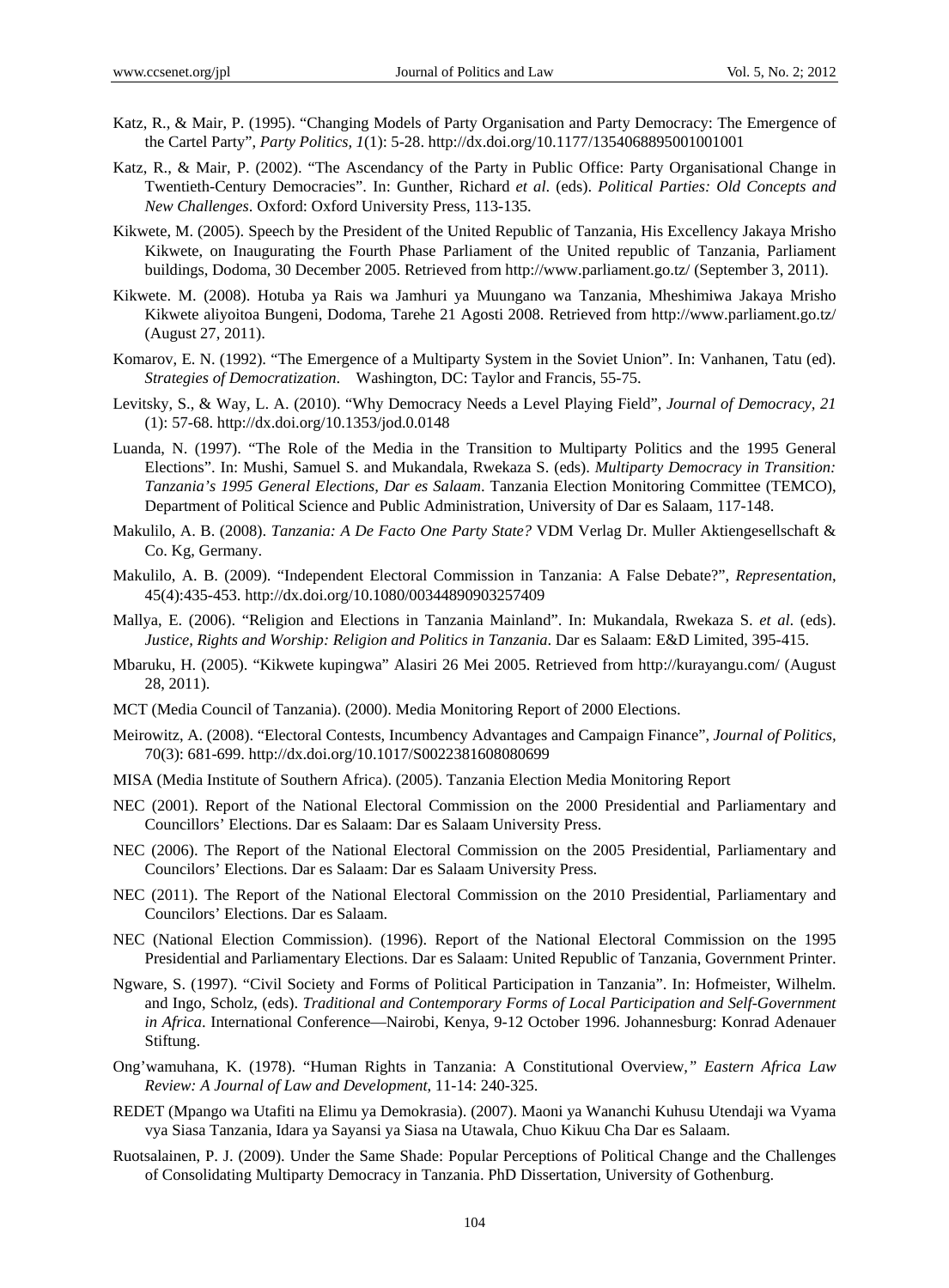- Samuels, D. (2001). "Incumbents and Challengers on a Level Playing Field: Assessing the Impact of Campaign Finance in Brazil", *The Journal of Politics,* 63(2): 569-584. http://dx.doi.org/10.1111/0022-3816.00079
- Satu, R. (2007). Empowering the poor?: Civic Education and Local level participation in rural Tanzania and Zambia. A Dissertation Submitted in Partial Fulfilment of the Requirements for the Degree of Doctor of Philosophy in the College of Arts and Sciences Georgia State University.
- Schedler, A. (2010). "Authoritarianism's Last line of Defense", *Journal of Democracy, 21*(1): 69-80. http://dx.doi.org/10.1353/jod.0.0137
- Shivji, I. G. (1991). "Towards a New Democratic Politics" University of Dar es Salaam Academic Staff Assembly (UDASA) *Bulletin,* No. 12.
- Shivji, I. G. (1993). "The Changing State: From an Extra-Legal to an Intra-Legal State in Tanzania" in Fimbo, Mgongo and Mvungi, Sengondo (eds) *Constitutional Reforms for Democratisation in Tanzania*, Faculty of Law, University of Dar es Salaam.
- Shivji, I. G. (2006). *Let the People Speak: Tanzania Down the Road to Neo-Liberalism*. Dakar: Council for the Development of Economic and Social Research in Africa (CODESRIA).
- Synovate: Tanzania media election coverage September 2010, Dar es Salaam
- TEMCO (2001). Tanzania Election Monitoring Committee). 2001. The Report of the 2000 General Elections in Tanzania. Dar es Salaam: University of Dar es Salaam.
- TEMCO (2006). The Report of the 2005 General Elections in Tanzania. Dar es Salaam: University of Dar es Salaam.
- TEMCO (Tanzania Election Monitoring Committee). (1997). The Report of the 1995 General Elections in Tanzania. Dar es Salaam: University of Dar es Salaam.
- URT (1999). Kamati ya Kuratibu Maoni Kuhusu Katiba, Kitabu cha Kwanza: Maoni ya Wananchi na Ushauri wa Kamati, Dar es Salaam.
- URT (2005). Code of Ethics and Conduct for Public Service. Dar es Salaam: Government Printer, Dar es Salaam.
- URT (United Republic of Tanzania) (1991). The Presidential Commission on Single Party or Multiparty System in Tanzania: Report and Recommendations of the Commission on the Democratic System in Tanzania, (Volume I), Dar es Salaam University Press.
- Wallerstein, I. (1966). "The Decline of the Party in Single-Party African States". In: LaPalombara, Joseph. and Weiner, Myron (eds). *Political Parties and Political Development*. Princeton, NJ: Princeton University Press, 201-214.
- Widner, J. A. (1992). *The Rise of a Party-State in Kenya: From "Harambee!" to "Nyayo!".* Berkeley: University of California.

### **Notes**

Note 1. Interview with Mr. John Mrema (Director of Parliamentary and Council Affairs) CHADEMA, 13 February 2009. Interview with Mr. Benedicto Mutungirehi (National Publicity Secretary) TLP, 18 March 2009. Interview with Mr. Hussein Mmasi (Policy Development Officer and Trainer) CUF, 21 February 2009.

Note 2. Dr. Slaa was a Member of Parliament from Karatu through the opposition party ticket CHADEMA. He has been very critical to the government and the ruling party CCM. Although the statement by the President appeared as a joke, in reality he was sending him a message. But the statement also revealed how the president may misuse his or wider discretional powers either for his or her own benefits or rather for the benefits of his or her party. This is normally done rather strategically than openly. See Speech by the President of the United Republic of Tanzania, His Excellency Jakaya Mrisho Kikwete, to Members of Parliaments on 21 August, 2008 in Dodoma http://www.parliament.go.tz/, (accessed: 27 August, 2011).

Note 3. See Jamhuri ya Muungano wa Tanzania, Bunge la Tanzania, Majadiliano ya Bunge, Taarifa Rasmi (Hansard) Mkutano wa Kumi, Kikao Cha Kumi-Tarehe 14 Februari 2008. Kimetayarishwa na Kupigwa Chapa na Idara ya Taarifa Rasmi za Bunge, Ofisi ya Bunge, Dodoma. In February 2008 when the Parliament of Tanzania was discussing the report on "Richmond Scandal" on power supply and the associated corruption, the answer as to why these government officials are not confident to orders from their bosses within the party-state